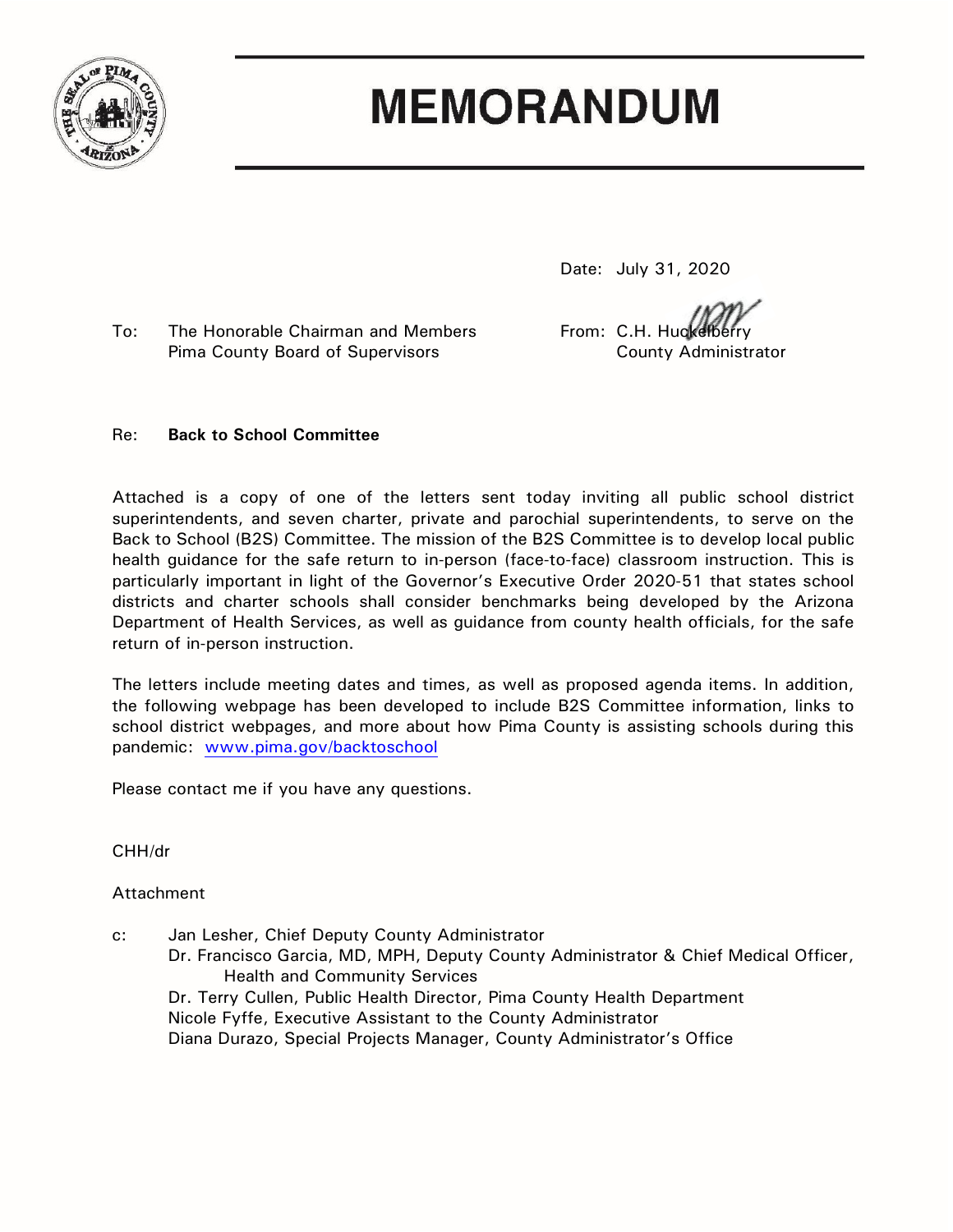

# COUNTY ADMINISTRATOR'S OFFICE

PIMA COUNTY GOVERNMENTAL CENTER 130 W. CONGRESS, FLOOR 10, TUCSON, AZ 85701-1317 (520) 724-8661 FAX (520) 724-8171

C.H. HUCKELBERRY County Administrator

July 31, 2020 VIA EMAIL

Dr. Gabriel Trujillo **Superintendent** Tucson Unified School District 1010 E. Tenth St. Tucson, AZ 85719

#### Re: **Letter of Invitation to Back to School Committee**

Dear Superintendent Trujillo:

As a follow-up to my July 28, 2020 letter, **I am asking that you serve on a Back to School Committee,** to be Co-chaired by Pima County School Superintendent Dustin Williams and Pima County Health Department Director Dr. Theresa Cullen. The mission of the Committee is to develop local public health guidance for the safe return to in-person classroom instruction. All public school superintendents are being invited to serve on the Committee. A sampling of Charter and private/parochial representatives are also being invited.

The first meeting of this Committee will take place on Monday August 10, 2020, from 9:00 AM until no later than 11:00 AM. The second meeting is scheduled for Friday August 14, 2020, from 2:00 PM until no later than 4:00 PM. Both meetings will be held in the Pima County Board of Supervisor's Hearing room at 130 W. Congress Street. You may attend in person or remotely. Please RSVP to Deseret Romero at [Deseret.Romero@pima.gov](mailto:Deseret.Romero@pima.gov) or by calling (520)724-8450, and please state your intention for attending the meeting in person or remotely. Additional meeting information will be forthcoming.

We expect to receive the Arizona Department of Health Services public health benchmarks for the safe return of in-person classroom instruction no later than Friday August 7, 2020. The County Health Department will review the ADHS benchmarks prior to the first Back to Schools Committee meeting. These benchmarks will be presented and discussed at the